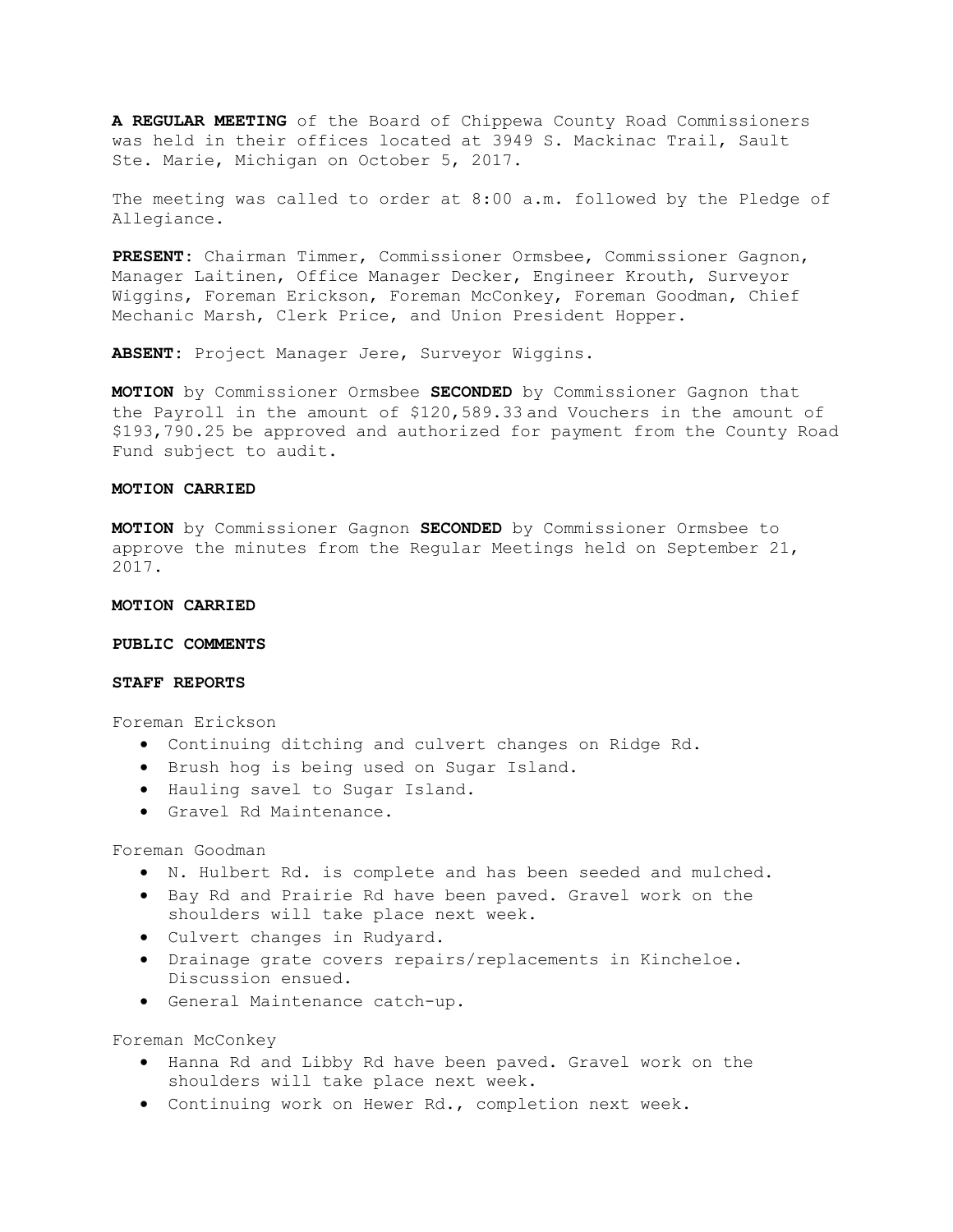- Gravel Rd Maintenance and grading.
- Mechanic Shop has been busy.

Office Manager Decker

- Financials are out for August.
- Security system implementation.

Engineer Krouth

- The Little Rapids Project construction and signage is complete. A letter of support was written for AECOM for an Engineering award.
- The Kincheloe project has been moved up to the November letting.

Chief Mechanic Marsh

- Shop is doing well, keeping up!
- Sanders have been gone through and are ready for use.
- General Maintenance.

Union President Hopper

- Asked if North Hulbert road will be getting any guardrail?
- Reported that there was a washout at the bottom of the Prairie Rd. hill. Foreman Goodman mentioned that it had been repaired and he would watch for any continued problems.

Managers Report

- Manager Laitinen expressed condolences to Bubba Avery, Eric Baldino, Dan Jere and the Brow family on the passing of their loved ones.
- Attended the CRASIF Meeting in Boyne Falls to accept a Safety award for having the least amount of claims in our payroll class. This is a point of pride for our organization and a testament to the safety of our staff.
- Attended the MERS Annual Conference in Detroit. This was the first time he attended and he found it very worthwhile. One of the main topics was on the funding of future liabilities. This is an event that we should continue to attend in order to stay informed. Discussion ensued.
- Also attended the Northern/Southern Association meeting and gave a presentation on the Wetland Board activities. Interviews will be held next week for a Wetland Board Manager. The following week is a meeting of the whole Wetland Board where hiring and project decisions will be discussed and/or finalized.
- Received notice that MDOT State night coverage will begin the weekend of November  $4<sup>th</sup>$ . The staff will return to a five day schedule starting October 30<sup>th</sup>.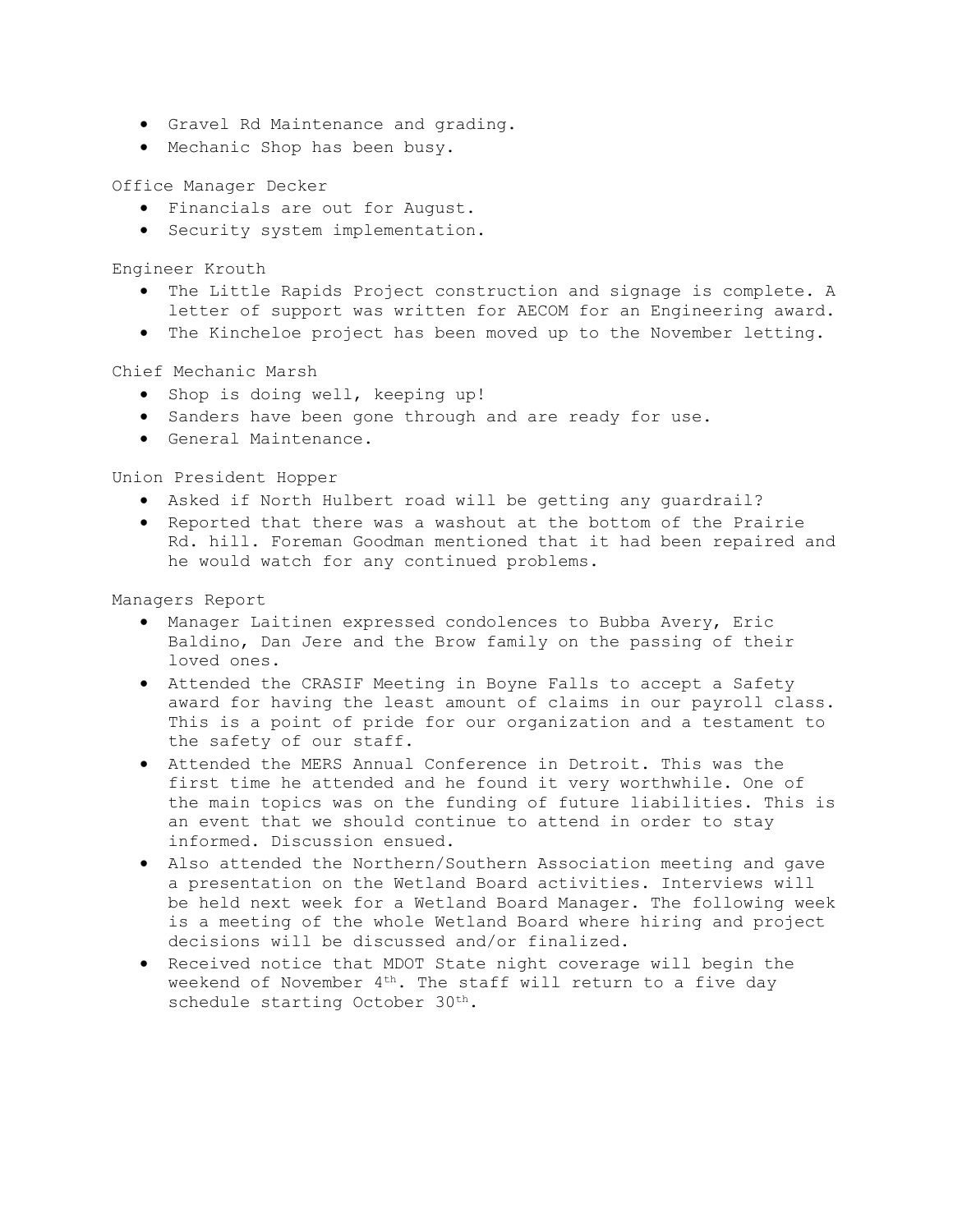# **NEW BUSINESS**

Staffing Discussion

Manager Laitinen reminded the Board that approval had been given for five new fulltime employees with the possibility of a sixth. Manager Laitinen feels that with MDOT funding the night position in Goetzville the increase in funding and the need for staffing to run maintenance equipment in the summer that the sixth fulltime hire is a sound decision. Additional discussion was held regarding seasonal help next summer.

Interviews were held for the open fulltime and seasonal positions, hiring recommendations are as follows:

| Allan Kowalski  | Eckerman   | Fulltime |
|-----------------|------------|----------|
| Marc Nelson     | Goetzville | Fulltime |
| Mike Babcock    | Pickford   | Fulltime |
| Ron Manshum     | Eckerman   | Fulltime |
| Justin Peterman | Eckerman   | Fulltime |
| Brad Dumback    | Soo        | Fulltime |
| David Mills     | Soo        | Seasonal |
| Joshua Mills    | Brimley    | Seasonal |
| Mike Carrik     | Eckerman   | Seasonal |
|                 |            |          |

**MOTION** by Commissioner Gagnon **SECONDED** by Commissioner Ormsbee to approve Manager Laitinen's hiring recommendations.

### **MOTION CARRIED**

### **OLD BUSINESS**

**COUNTY COMMISSIONERS'COMMENTS** None

# **PUBLIC COMMENTS:**

Engineer Krouth thanked the City for the use of their Rail Road Crossing stencil. New markings were needed on Five Mile Road off Baker Side Road.

Union President Hopper thanked the Board for the additional new hire in Goetzville.

Chairman Timmer attended a meeting of the Legislative Review Committee. The current trend is to move legislation through quickly. Discussion ensued.